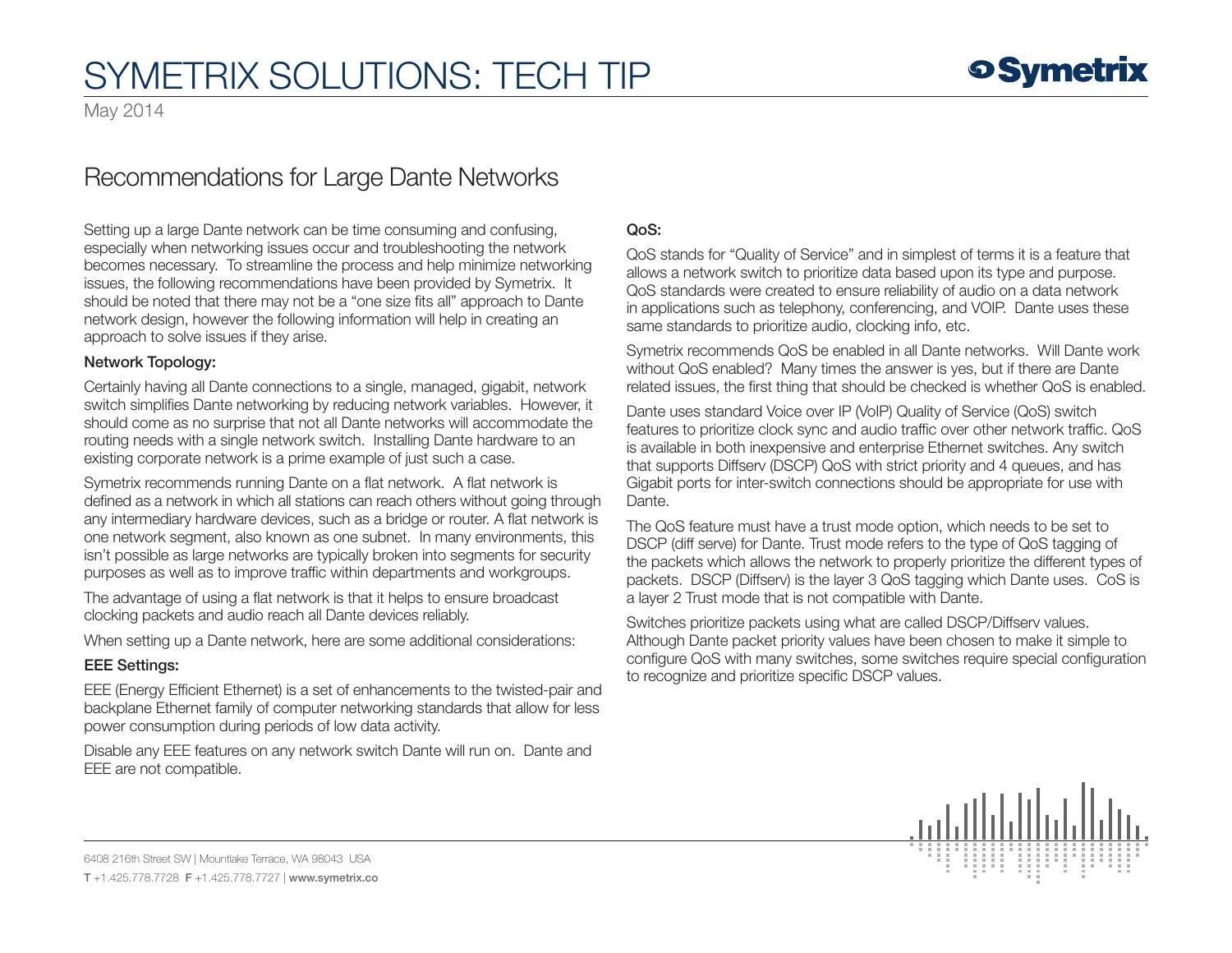May 2014

The table below shows how Dante uses various Diffserv Code Points (DSCP) packet priority values:

| <b>Priority</b> | Usage                    | <b>DSCP Label</b> Hex |           | Decimal | <b>Binary</b> |
|-----------------|--------------------------|-----------------------|-----------|---------|---------------|
| High            | Time critical PTP events | CS <sub>7</sub>       | 0x38      | 56      | 111000        |
| Medium          | Audio, PTP               | ΕF                    | $0x2F$ 46 |         | 101110        |
| Low             | (reserved)               | CS <sub>1</sub>       | 0x08      | - 8     | 001000        |
| <b>None</b>     | Other traffic            | <b>BestEffort</b>     | 0x00      | - 0     | 000000        |

*PTP (Precession Time Protocol) is a protocol used to synchronize clocks throughout a computer network.*

# VLAN Setup:

 In larger networks or when Dante is to be integrated onto an existing network, it may be necessary to implement a separate VLAN for Dante audio. Symetrix does not recommend using a VLAN topology for Dante due to the additional complexities and potential pitfalls associated with VLANs, nonetheless here are some Symetrix recommendations for setting up VLANs.

First, ensure QoS is defined correctly on the VLAN as described in the previous section of this document.

Secondly, and most importantly, explicitly forbid all VLAN traffic between the different VLANs. Why?

Dante uses multicast PTP clocking packets at the rate of 4Hz (4 packets per second). Any Dante unit in the system can be master clock, providing clock synch to all other Dante devices. Each system will only have one master clock and the best, most reliable clock, will be chosen as the master, although a preferred master can be specified.

Cisco, HP Enterprise, and many other switches have a known tendency to "leak" multicast traffic between VLANs. Yes, many of these network switch models state they have a feature that eliminates this VLAN leakage…in theory, but in a practical sense and based upon our experience, this feature has been shown to not always work. Explicitly forbidding VLAN traffic from each other is truly the only way to solve this issue.

Symptoms of VLAN leakage would be when Dante Controller reports multiple Dante master clocks. This typically means PTP clock packets have leaked back and forth until there are more than 4 clock packets per second.

It should be noted that a virtual loop in the multicast traffic between VLANs will have the same symptoms as a physical loop in the system, so be sure to check the network for a physical wiring error in the network as well as ensure that VLANs are explicitly forbidden from communicating to one another.

# IGMP Snooping:

IGMP Snooping allows a network switch to listen in on the IGMP (Internet Group Management Protocol) conversation between hosts and routers. By listening to these conversations the switch maintains a map of which links need which IP multicast streams. Multicast traffic may be removed from the links that do not need them and thus IGMP controls which ports receive specific multicast traffic.

Dante doesn't need special multicast features from switches and is designed to work efficiently with advanced multicast features like IGMP Snooping.

It should be noted that many Dante partners, including Yamaha, recommend turning on IGMP Snooping for all Dante networks.

That being said, Symetrix has seen some instances where IGMP Snooping did cause problems with Dante traffic. This may be a feature that is worth trying, but if problems with Dante are occurring, disable IGMP Snooping.